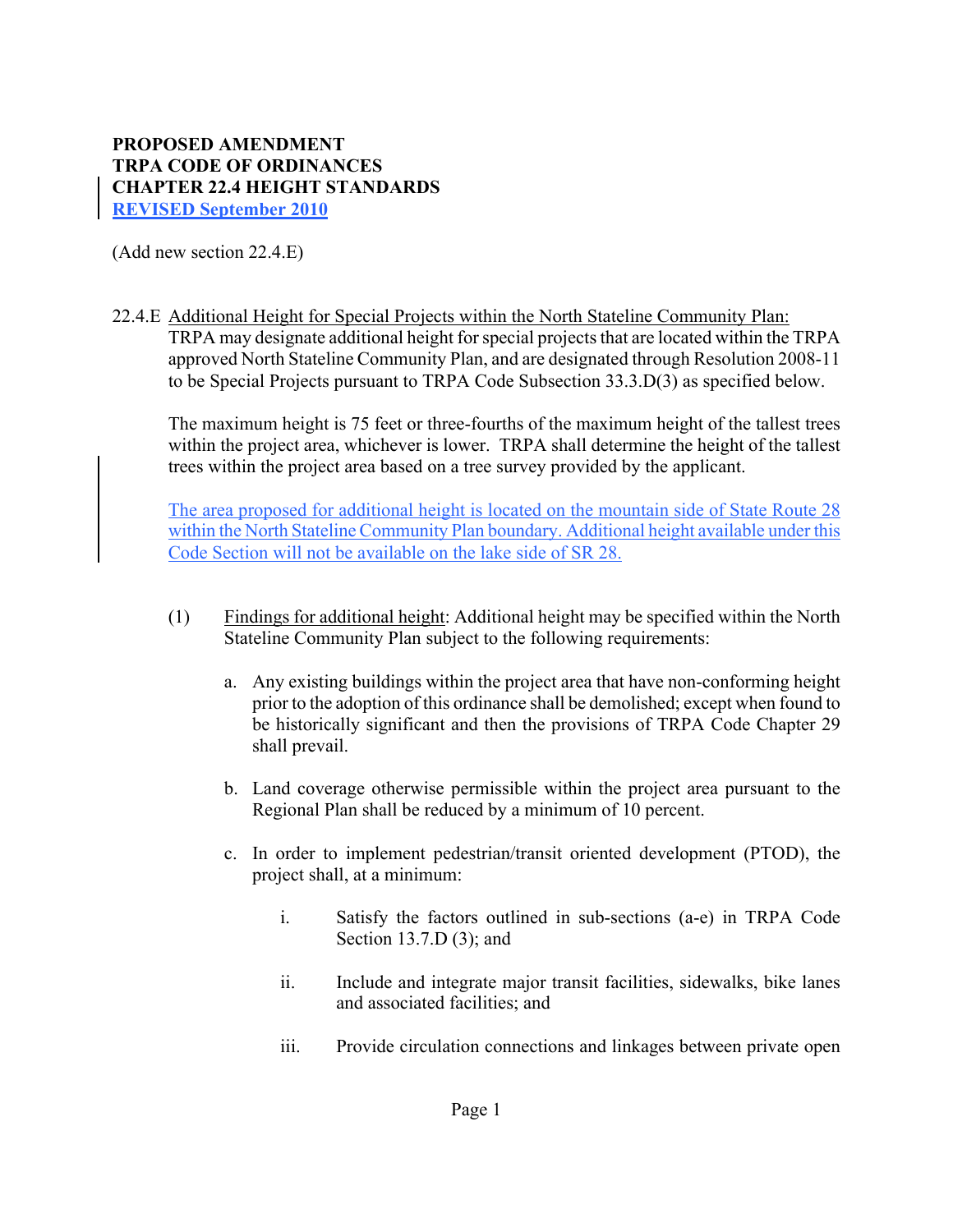spaces, public spaces and recreational opportunities (for example, streetscapes, alleys, easements, parks) and commercial, residential, tourist uses both on and off-site; and

- iv. Provide alternative parking strategies (which may include shared parking, parking structures, underground parking); and
- v. Be a mixed use development; and
- vi. Orient building facades to the street; and
- vii. Implement landscaping and hardscaping that enhances the scenic quality of the area and whenever possible, improves the scenic ratings per the adopted Scenic Quality Implementation Program and Technical Appendices (SQIP). This shall include improvements that:
	- (a) blend vegetation to accentuate and provide visual breaks in building façades and rooflines, for example, with the use of low lying shrubs and various sized trees; and
	- (b) enhance and emphasize pedestrian circulation routes with special design features that physically separate pedestrians from the flow of traffic or bike lanes, or provide direction. Features may include, garden beds, landscape planters, bollards, benches, sculpture/artistic elements, and/or other street furniture; and
	- (c) provide appropriate screening for any street level parking areas by balancing the need to screen vehicles from view and provide a safe pedestrian environment.
- d. New structures along State Route 28 shall be set back from the travel route edge of pavement a minimum of 40 feet and stair-stepped upslope, providing a transition of height across the site (See Figure 22.1). Additional height for new structures satisfying these requirements may be permitted as follows:
	- i. The maximum permissible height for structures with a minimum set back of 40 feet from the State Route 28 edge of pavement is 58 feet.
	- ii. The maximum permissible height for structures with a minimum set back of 60 feet from the State Route 28 edge of pavement is 67 feet.
	- iii. The maximum permissible height for structures with a minimum set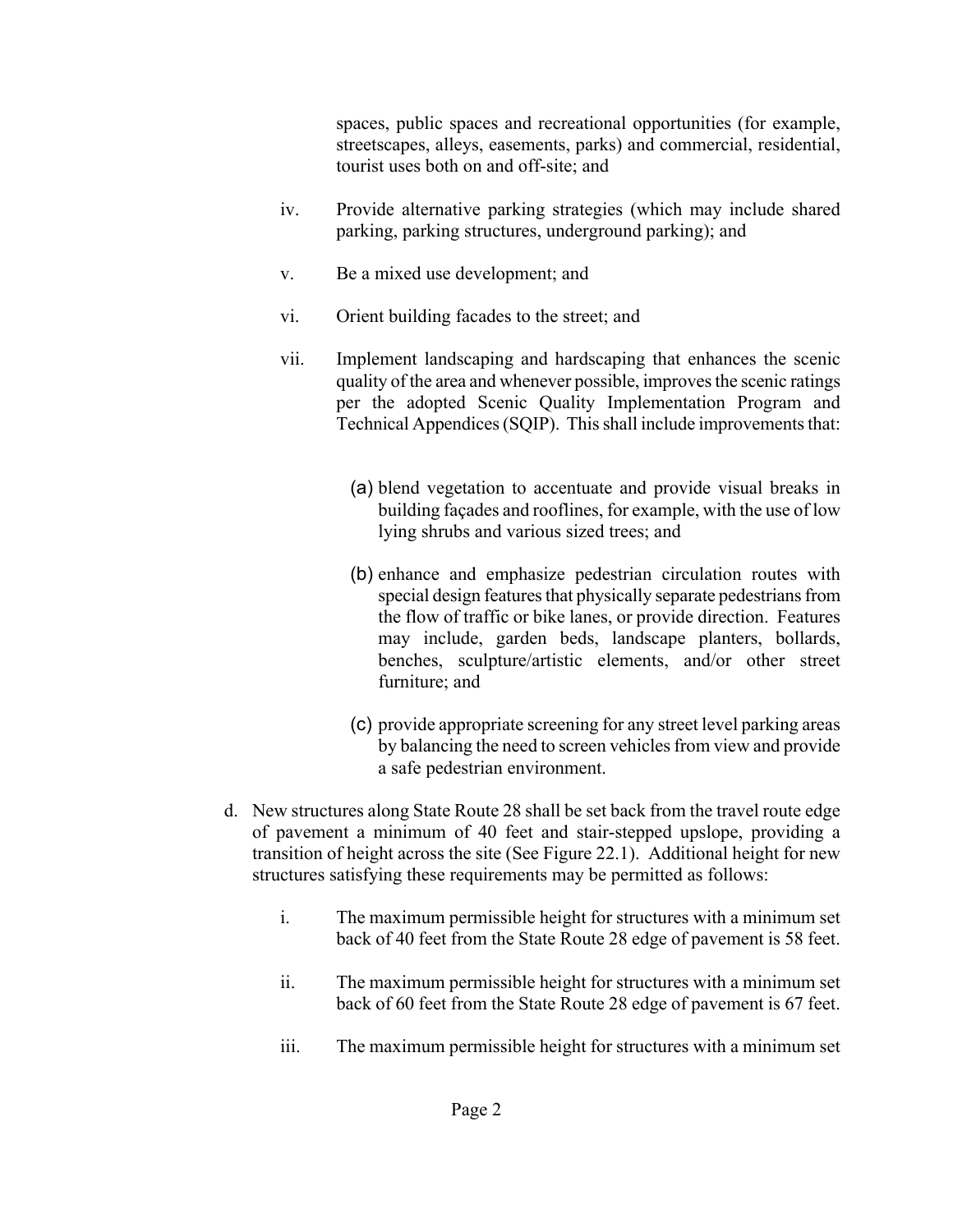

back of 180 feet from the State Route 28 edge of pavement is 75 feet.

- e. The project shall result in an increase in the scenic threshold travel route rating for Roadway Unit 20D, North Stateline Core.
- f. The project shall retain and treat the 50-year one-hour storm utilizing on-site and offsite systems incorporating best available technologies.
- g. The project shall implement TRPA designated EIP Projects within the NSCP.
- h. The project shall achieve a reduction in vehicle miles traveled.
- i. Prior to approving additional height, TRPA shall make Findings  $(1)$ ,  $(3)$ ,  $(6)$ ,  $(8)$ and (9) of TRPA Code Section 22.7.
- (2) Security for Improvements: The project shall ensure the public benefit(s) set forth in TRPA Code Subsection  $22.4.E(1)(g)$ , (h) and (i) are implemented consistent with the following provisions:
	- (a) Project Approval. TRPA shall require, as a condition of approval, of any project which relies on the use of an additional height provision provided in TRPA Code Subsection 22.4.E that all necessary permits for development of the public benefits set forth in TRPA Code Subsection  $22.4.E(1)(g)$ , (h) and (i) be issued prior to commencement of construction of the project utilizing the additional height.
	- (b) Project Funding. Prior to the commencement of construction of any project which relies on the use of an additional height provision provided in TRPA Code Subsection 22.4.E, the project applicant shall demonstrate, and TRPA shall find, for each project, that irrevocable commitments to fund the public benefit set forth in TRPA Code Subsection  $22.4.E(1)(h)$ , (x) and (xi) have been obtained or secured.